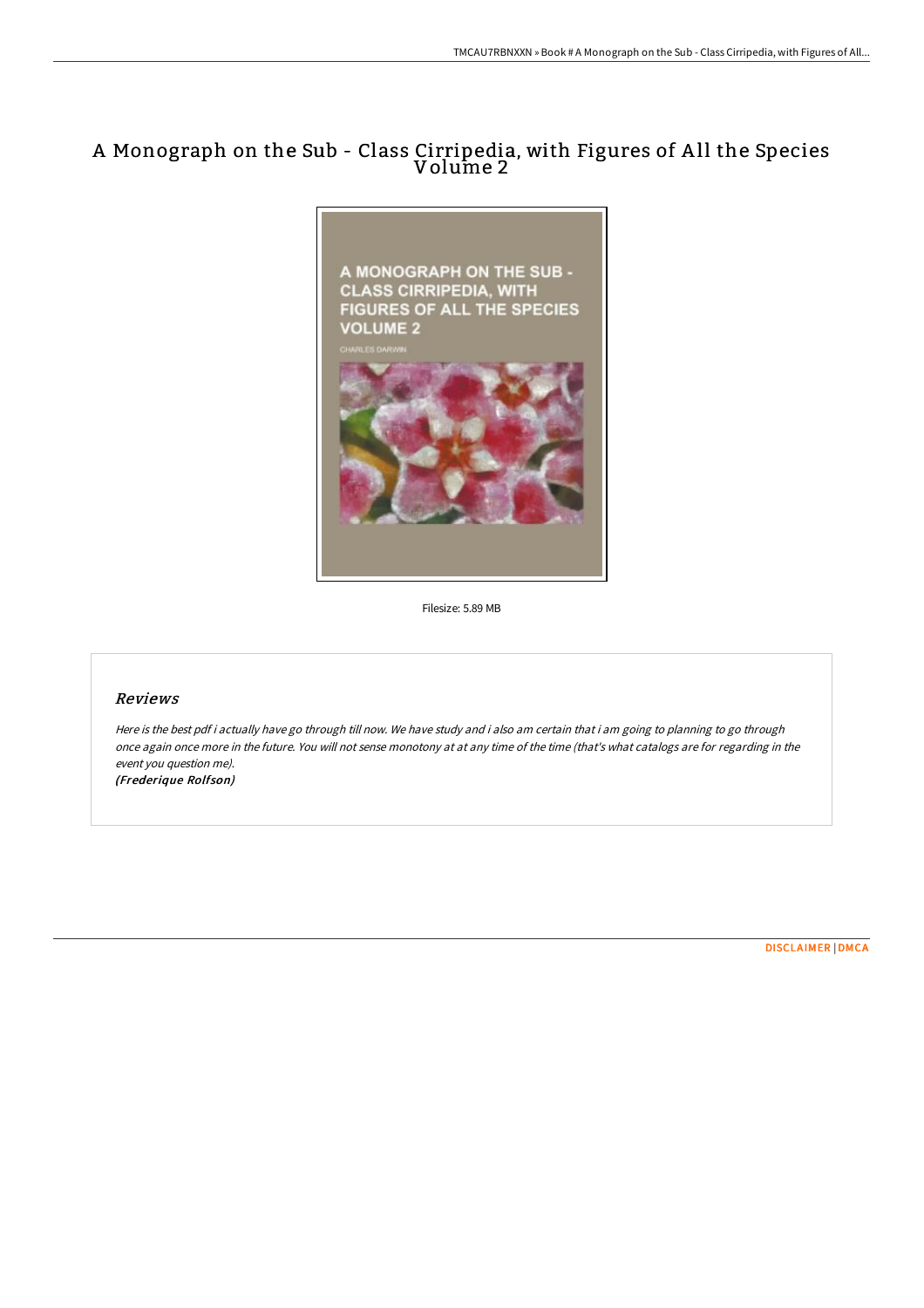## A MONOGRAPH ON THE SUB - CLASS CIRRIPEDIA, WITH FIGURES OF ALL THE SPECIES VOLUME 2



To read A Monograph on the Sub - Class Cirripedia, with Figures of All the Species Volume 2 eBook, remember to click the button beneath and download the ebook or gain access to additional information which are related to A MONOGRAPH ON THE SUB - CLASS CIRRIPEDIA, WITH FIGURES OF ALL THE SPECIES VOLUME 2 book.

TheClassics.us. Paperback. Book Condition: New. This item is printed on demand. Paperback. 264 pages. Dimensions: 9.6in. x 7.3in. x 0.6in.This historic book may have numerous typos and missing text. Purchasers can usually download a free scanned copy of the original book (without typos) from the publisher. Not indexed. Not illustrated. 1854 edition. Excerpt: . . . including little crests; and the lateral depressor muscle is attached to what may be described either as three or four parallel furrows or crests. Terga, with the spur placed close to the basi-scutal angle, so that there is no basal margin on that side; spur short, with its lower eud truncated and rounded; broad, even exceeding, when measured across the upper part, half the width of the valve. Articular furrow wide. Apex not beaked. Structure of Walls and Radii. --This species differs from all the others of the genus in having only a single row (fig. 3 d) of parietal tubes; these are large, quadrangular, but elongated in the ray of the circle. They are not filled up, even at the very top of the shell, but they become thickly lined all round with compact shelly matter. When the surface of the shell is disintegrated, these upfilled tubes greatly affect, as already stated, the external appearance. The outer lamina near the basis is internally strengthened by longitudinal, sharp, approximate ridges or plates, which, also, often affect, after corrosion, the external appearance. The radii have their sutural edges formed by a set of narrow, branching ridges or septa; the ends of which, seen externally, often give a notched outline to this edge; the recipient furrows in the opposed compartments are deep, and their edges likewise are often notched: the interspaces between the branching ridges are filled up solidly. The alee have their edges coarsely crenated....

Read A [Monograph](http://albedo.media/a-monograph-on-the-sub-class-cirripedia-with-fig.html) on the Sub - Class Cirripedia, with Figures of All the Species Volume 2 Online  $\ensuremath{\mathop\square}\xspace$ Download PDF A [Monograph](http://albedo.media/a-monograph-on-the-sub-class-cirripedia-with-fig.html) on the Sub - Class Cirripedia, with Figures of All the Species Volume 2